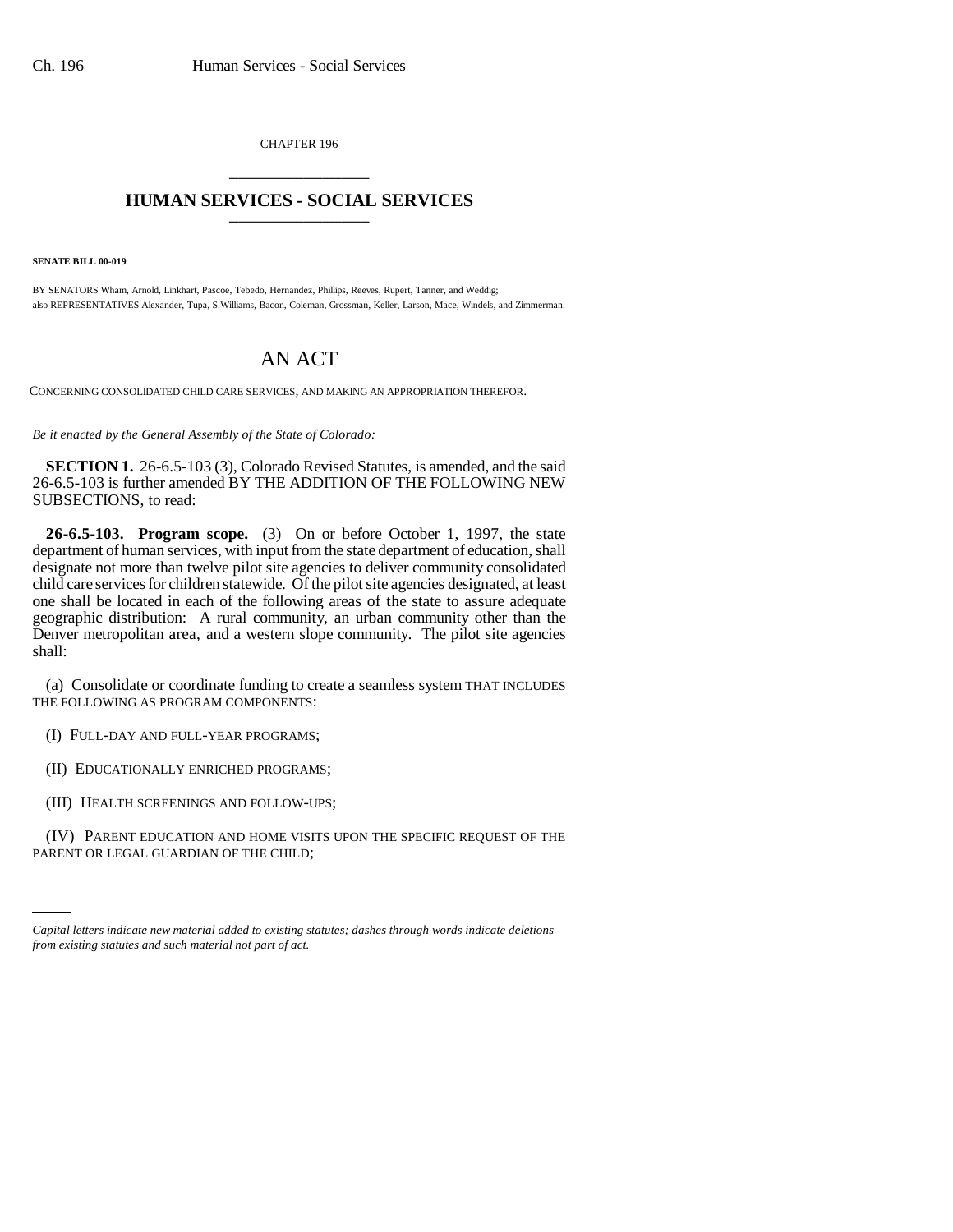(V) NUTRITIONALLY SOUND MEALS AND SNACKS;

(VI) SPECIAL NEEDS SERVICES;

(VII) STAFF DEVELOPMENT;

(VIII) FAMILY SUPPORT SERVICES; AND

(IX) OPPORTUNITIES FOR THE INVOLVEMENT OF VOLUNTEERS AND EXTENDED FAMILY MEMBERS IN THE DELIVERY OF CHILD CARE SERVICES IN BOTH TRADITIONAL PROGRAMS AND COOPERATIVE CHILD CARE PROGRAMS;

(b) Ensure collaboration among public and private stakeholders in the delivery of early childhood care;

(b.5) IDENTIFY, DEVELOP, AND IMPLEMENT AN EARLY CHILDHOOD TRAINING PLAN BASED UPON THE NEEDS OF THE COMMUNITY SERVED BY THE PILOT SITE AGENCY AND THE RESOURCES AVAILABLE TO THAT PILOT SITE AGENCY, WHICH TRAINING PLAN SHALL INCLUDE THE PRINCIPAL ELEMENTS OF THE MOST RECENT CREDENTIALING MODEL FOR EARLY CHILDHOOD EDUCATORS IF STATE MONEYS ARE A SOURCE OF FUNDING FOR THE PILOT SITE AGENCY AND WHICH TRAINING PLAN SHALL BE APPROVED BY THE DEPARTMENT OF EDUCATION IN PARTNERSHIP WITH THE STATE DEPARTMENT OR A NOT-FOR-PROFIT ASSOCIATION THAT HAS AS ONE OF ITS PRIMARY INTERESTS THE EDUCATION OF YOUNG CHILDREN;

(c) Include as program components:

(I) Full-day and full-year programs;

(II) Educationally enriched programs;

(III) Health screenings and follow-ups;

(IV) Parent education and home visits upon the specific request of the parent or legal guardian of the child;

(V) Nutritionally sound meals and snacks;

(VI) Special needs services;

(VII) Staff development;

(VIII) Family support services; and

(IX) Opportunities for the involvement of volunteers and extended family members in the delivery of child care services in both traditional programs and cooperative child care programs.

(3.5) THE PILOT SITE AGENCIES MAY PARTICIPATE IN THE CHILD CARE VOLUNTARY CREDENTIALING SYSTEM ESTABLISHED PURSUANT TO SUBSECTION (8) OF THIS SECTION.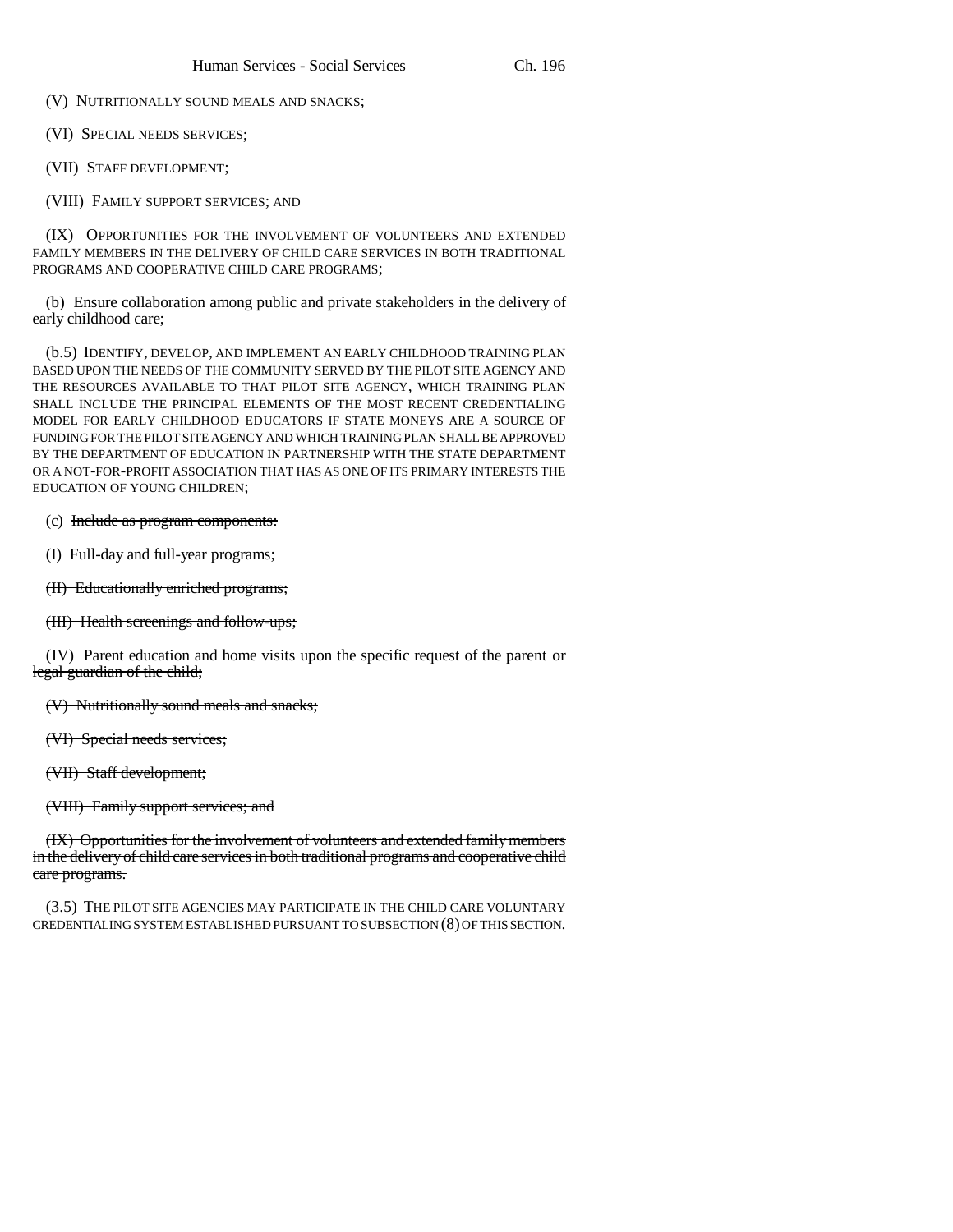## Ch. 196 Human Services - Social Services

(7) (a) THE STATE DEPARTMENT SHALL ESTABLISH A WORKING GROUP REPRESENTATIVE OF THE PILOT SITE AGENCIES DESIGNATED PURSUANT TO SUBSECTION (3) OF THIS SECTION, THE GOAL OF WHICH SHALL BE TO DEVELOP UP TO FOUR MODELS OF IMPROVED METHODOLOGIES FOR OUTCOME-BASED LICENSING AND MONITORING OF CHILD CARE FACILITIES AND TO PROVIDE SUPPORT TO CHILD CARE PROVIDERS. ANY OR ALL OF THE PILOT SITE AGENCIES DESIGNATED PURSUANT TO SUBSECTION (3) OF THIS SECTION MAY PARTICIPATE IN THE WORKING GROUP AND IN THE DEVELOPMENT OF SUCH NEW METHODOLOGY MODELS.

(b) WITH OVERSIGHT BY THE WORKING GROUP ESTABLISHED PURSUANT TO PARAGRAPH (a) OF THIS SUBSECTION (7), ANY OR ALL OF THE ORIGINAL TWELVE PILOT SITE AGENCIES DESIGNATED PURSUANT TO THIS SECTION MAY ELECT TO IMPLEMENT ONE OF THE RECOMMENDED MODELS DEVELOPED BY THE WORKING GROUP. ANY PILOT SITE AGENCY OPTING TO IMPLEMENT SUCH A MODEL SHALL WORK COOPERATIVELY WITH AND PROVIDE SUCH INFORMATION TO THE WORKING GROUP AS THE WORKING GROUP DEEMS NECESSARY IN ORDER TO EVALUATE THOROUGHLY THE MODEL UTILIZED BY THE PILOT SITE.

(c) THREE YEARS AFTER IMPLEMENTATION OF THE RECOMMENDED MODELS IN THE PILOT SITE AGENCIES, THE WORKING GROUP SHALL EVALUATE THE SUCCESSES AND SHORTCOMINGS OF THE VARIOUS MODELS FOR LICENSURE, MONITORING, AND PROVIDER SUPPORT, AND SHALL DETERMINE WHICH MODEL OR COMBINATION OF MODELS REPRESENTS THE BEST PRACTICES TO BE IMPLEMENTED STATEWIDE. THE STATE DEPARTMENT SHALL THEREAFTER IMPLEMENT THE BEST PRACTICES METHODOLOGIES RECOMMENDED BY THE WORKING GROUP. THE STATE BOARD SHALL PROMULGATE RULES FACILITATING THE IMPLEMENTATION OF SUCH METHODOLOGIES ON A STATEWIDE BASIS.

(8) THE STATE DEPARTMENT SHALL DEVELOP A CHILD CARE VOLUNTARY CREDENTIALING SYSTEM THAT RECOGNIZES THE TRAINING AND EDUCATIONAL ACHIEVEMENTS OF PERSONS PROVIDING EARLY CHILDHOOD CARE AND EDUCATION AND THAT SHALL BE USED ONLY BY COMMUNITY CONSOLIDATED CHILD CARE SERVICES PILOT SITE AGENCIES. THE CHILD CARE VOLUNTARY CREDENTIALING SYSTEM SHALL BE A MULTI-TIERED SYSTEM OF GRADUATED CREDENTIALS THAT REFLECTS THE INCREASED TRAINING, EDUCATION, KNOWLEDGE, SKILLS, AND COMPETENCIES OF PERSONS WORKING IN EARLY CHILDHOOD CARE AND EDUCATION PROGRAMS IN THE PILOT SITE AGENCIES.

**SECTION 2.** 26-6.5-104 (4), Colorado Revised Statutes, is amended to read:

**26-6.5-104. Funding.** (4) It is the intent of the general assembly that no additional state moneys be appropriated for the implementation of the pilot program for community consolidated child care services on or after July 1, 1999, EXCEPT FOR GRANTS AWARDED BY THE YOUTH CRIME PREVENTION AND INTERVENTION PROGRAM BOARD FOR EARLY CHILDHOOD EDUCATIONAL AND READING READINESS PROGRAMS THROUGH THE YOUTH CRIME PREVENTION AND INTERVENTION PROGRAM ESTABLISHED IN PART 28 OF ARTICLE 32 OF TITLE 24, C.R.S. IN ADDITION TO THE YOUTH CRIME PREVENTION AND INTERVENTION FUND, THE PILOT SITE AGENCIES MAY ACCESS OTHER ALREADY APPROPRIATED STATE FUNDS TO ENHANCE THE QUALITY OF CARE AND EDUCATION OF CHILDREN.